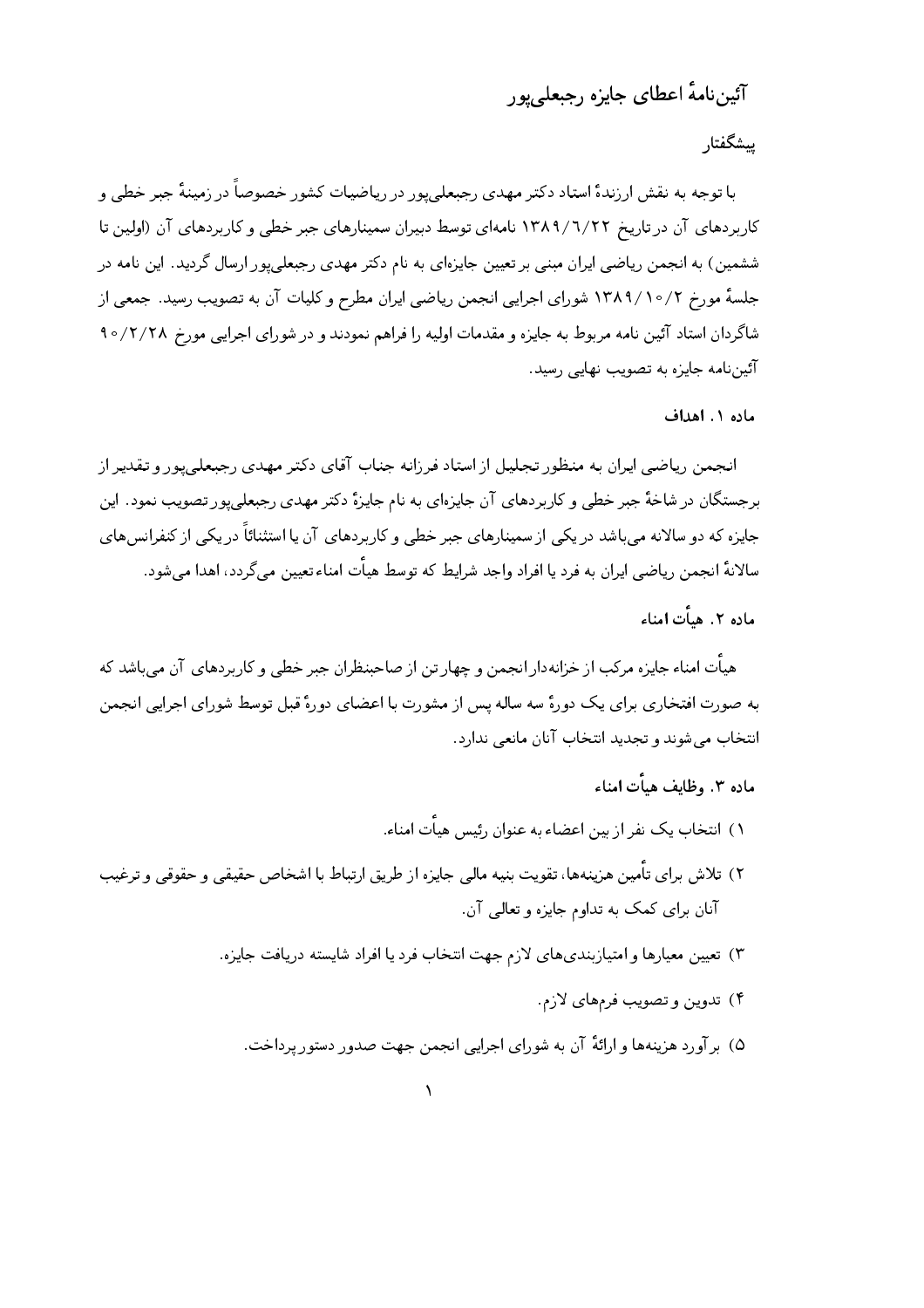٦) انجام هر اقدام لازم دیگر با توجه به مفاد اساسنامهٔ انجمن و این آئیننامه.

ماده ۴. روش انتخاب واجدين شرايط

۱ — جایزه به فردی تعلق می گیرد که مؤثرترین فعالیت را در زمینهٔ جبر خطی و کاربردهای آن در سالهای اخیر داشته باشد که نحوهٔ تعیین آن را هیأت امنا طی یک دستورالعمل اجرایی مشخص می،نماید.

تبصرهٔ ۱: رئیس هیأت امنا حداقل دو ماه قبل از سمینار جبر خطی و کاربردهای آن نتیجه داوری را به فرد یا افراد برگزیده اعلام می نماید و دبیر سمینار نیز از ایشان به عنوان سخنران مدعو در سمینار مذکور دعوت می نماید. تبصرهٔ ۲: جایزهٔ دکتر مهدی رجبعلیپور در مراسم افتتاحیه سمینار به برندهٔ جایزه اهدا میگردد.

ماده ۵. امور مالی

- ١) حساب كوتاه مدت شمارة .......... نزد بانك ............... به نام انجمن رياضيي ايران افتتاح شده است كه به جايزهٔ مهدي رجبعلي يور تعلق دارد. وجوهبي كه اشخاص حقيقبي و حقوقبي جهت اهداي اين جايزه اختصاص مے دھند، در این حساب ذخیرہ مے شود.
- ۲) انجمن موظف است جهت استفادهٔ بهینه، دست کم سالبی یک بار موجودی مازاد به نیاز در حساب کوتاه مدت مذکور در بند (۱) در همان بانک به صورت سیرده بلند مدت قابل تمدید سرمایهگذاری کند. حساب بلند مدت نیز به نام انجمن افتتاح میشود و مختص این جایزه است.
- ۳) برداشت از کلیهٔ حسابهای مخصوص جایزه، اعم از کوتاه مدت و بلند مدت صرفاً بر اساس مفاد این آیین نامه مجاز است.
- ۴) مجموع هزینههایی که به منظور اعطای جایزه، در هر دو سال صرف می شود نباید از دو سوم سود حاصل در همين فاصلهٔ زماني تجاوز كند.
- ۵) در ترازنامهٔ مالی که در هر سال به امضای خزانهدار و بازرس انجمن می رسد و به مجمع عمومی ارائه میشود، لازم است که دخل و خرج و موجودی حسابهای خاص این جایزه به تفکیک ذکر شوند.

مادهٔ ٦. متفرقه (— هر گونه تغییر در مفاد این آئین نامه با پیشنهاد هیات امنا و تصویب شورای اجرایی انجمن صورت مے گیرد.

این آئیننامه که با یک پیشگفتار و ٦ ماده و دوتبصره تدوین شده است در جلسهٔ مورخ ۲/۲/۲۸ ه شورای اجرایی انجمن ریاضی ایران به تصویب رسید و از این تاریخ قابل اجراست.